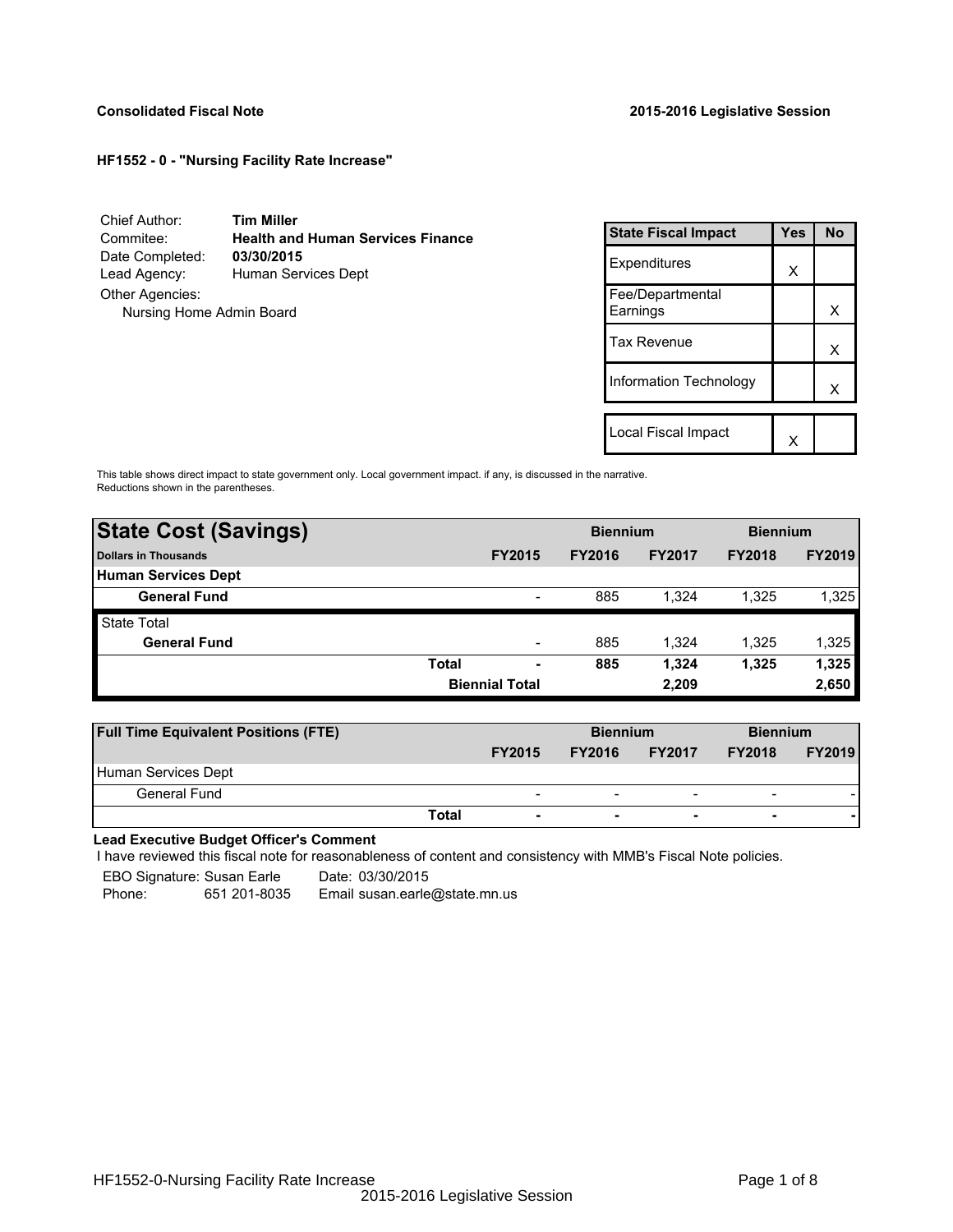# **State Cost (Savings) Calculation Details**

This table shows direct impact to state government only. Local government impact, if any, is discussed in the narrative. Reductions are shown in parentheses.

\*Transfers In/Out and Absorbed Costs are only displayed when reported.

| State Cost (Savings) = 1-2                        |              |                          | <b>Biennium</b> |               | <b>Biennium</b> |               |  |  |
|---------------------------------------------------|--------------|--------------------------|-----------------|---------------|-----------------|---------------|--|--|
| <b>Dollars in Thousands</b>                       |              | <b>FY2015</b>            | <b>FY2016</b>   | <b>FY2017</b> | <b>FY2018</b>   | <b>FY2019</b> |  |  |
| Human Services Dept                               |              |                          |                 |               |                 |               |  |  |
| General Fund                                      |              |                          | 885             | 1,324         | 1,325           | 1,325         |  |  |
|                                                   | Total        |                          | 885             | 1,324         | 1,325           | 1,325         |  |  |
|                                                   |              | <b>Biennial Total</b>    |                 | 2,209         |                 | 2,650         |  |  |
| 1 - Expenditures, Absorbed Costs*, Transfers Out* |              |                          |                 |               |                 |               |  |  |
| Human Services Dept                               |              |                          |                 |               |                 |               |  |  |
| <b>General Fund</b>                               |              | $\overline{\phantom{a}}$ | 885             | 1,324         | 1,325           | 1,325         |  |  |
|                                                   | <b>Total</b> |                          | 885             | 1,324         | 1,325           | 1,325         |  |  |
|                                                   |              | <b>Biennial Total</b>    |                 | 2,209         |                 | 2,650         |  |  |
| 2 - Revenues, Transfers In*                       |              |                          |                 |               |                 |               |  |  |
| Human Services Dept                               |              |                          |                 |               |                 |               |  |  |
| <b>General Fund</b>                               |              |                          |                 |               |                 |               |  |  |
|                                                   | Total        |                          |                 |               | ٠               |               |  |  |
|                                                   |              | <b>Biennial Total</b>    |                 |               |                 |               |  |  |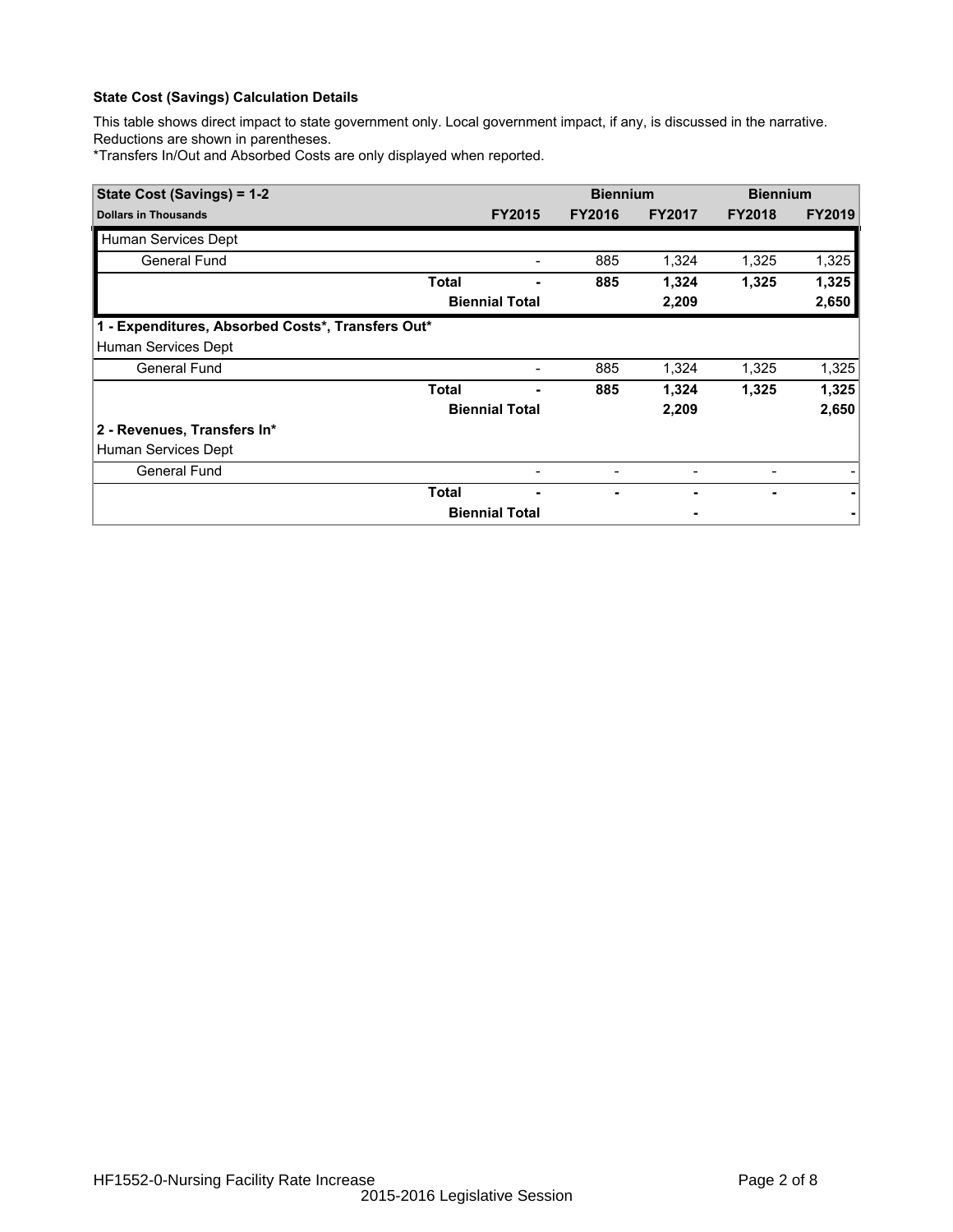**HF1552 - 0 - "Nursing Facility Rate Increase"**

| Chief Author:              | <b>Tim Miller</b>                        |
|----------------------------|------------------------------------------|
| Commitee:                  | <b>Health and Human Services Finance</b> |
| Date Completed: 03/30/2015 |                                          |
| Agency:                    | Human Services Dept                      |

| <b>State Fiscal Impact</b>   | Yes | <b>No</b> |
|------------------------------|-----|-----------|
| Expenditures                 | X   |           |
| Fee/Departmental<br>Earnings |     | x         |
| Tax Revenue                  |     | x         |
| Information Technology       |     | x         |
|                              |     |           |
| Local Fiscal Impact          |     |           |

This table shows direct impact to state government only. Local government impact. if any, is discussed in the narrative. Reductions shown in the parentheses.

| <b>State Cost (Savings)</b> |              |                          | <b>Biennium</b> |               | <b>Biennium</b> |               |  |  |
|-----------------------------|--------------|--------------------------|-----------------|---------------|-----------------|---------------|--|--|
| <b>Dollars in Thousands</b> |              | <b>FY2015</b>            | <b>FY2016</b>   | <b>FY2017</b> | <b>FY2018</b>   | <b>FY2019</b> |  |  |
| <b>General Fund</b>         |              | $\overline{\phantom{a}}$ | 885             | 1.324         | 1.325           | 1,325         |  |  |
|                             | <b>Total</b> | $\blacksquare$           | 885             | 1.324         | 1.325           | 1,325         |  |  |
|                             |              | <b>Biennial Total</b>    |                 | 2,209         |                 | 2,650         |  |  |
|                             |              |                          |                 |               |                 |               |  |  |

| <b>Full Time Equivalent Positions (FTE)</b> |              |                          | <b>Biennium</b> |                          | <b>Biennium</b>          |               |
|---------------------------------------------|--------------|--------------------------|-----------------|--------------------------|--------------------------|---------------|
|                                             |              | <b>FY2015</b>            | <b>FY2016</b>   | <b>FY2017</b>            | <b>FY2018</b>            | <b>FY2019</b> |
| General Fund                                |              | $\overline{\phantom{0}}$ |                 |                          | $\overline{\phantom{0}}$ |               |
|                                             | <b>Total</b> | ۰                        | -               | $\overline{\phantom{0}}$ | -                        |               |

# **Executive Budget Officer's Comment**

I have reviewed this fiscal note for reasonableness of content and consistency with MMB's Fiscal Note policies.

EBO Signature: Susan Earle Date: 3/30/2015 4:37:28 PM

Phone: 651 201-8035 Email susan.earle@state.mn.us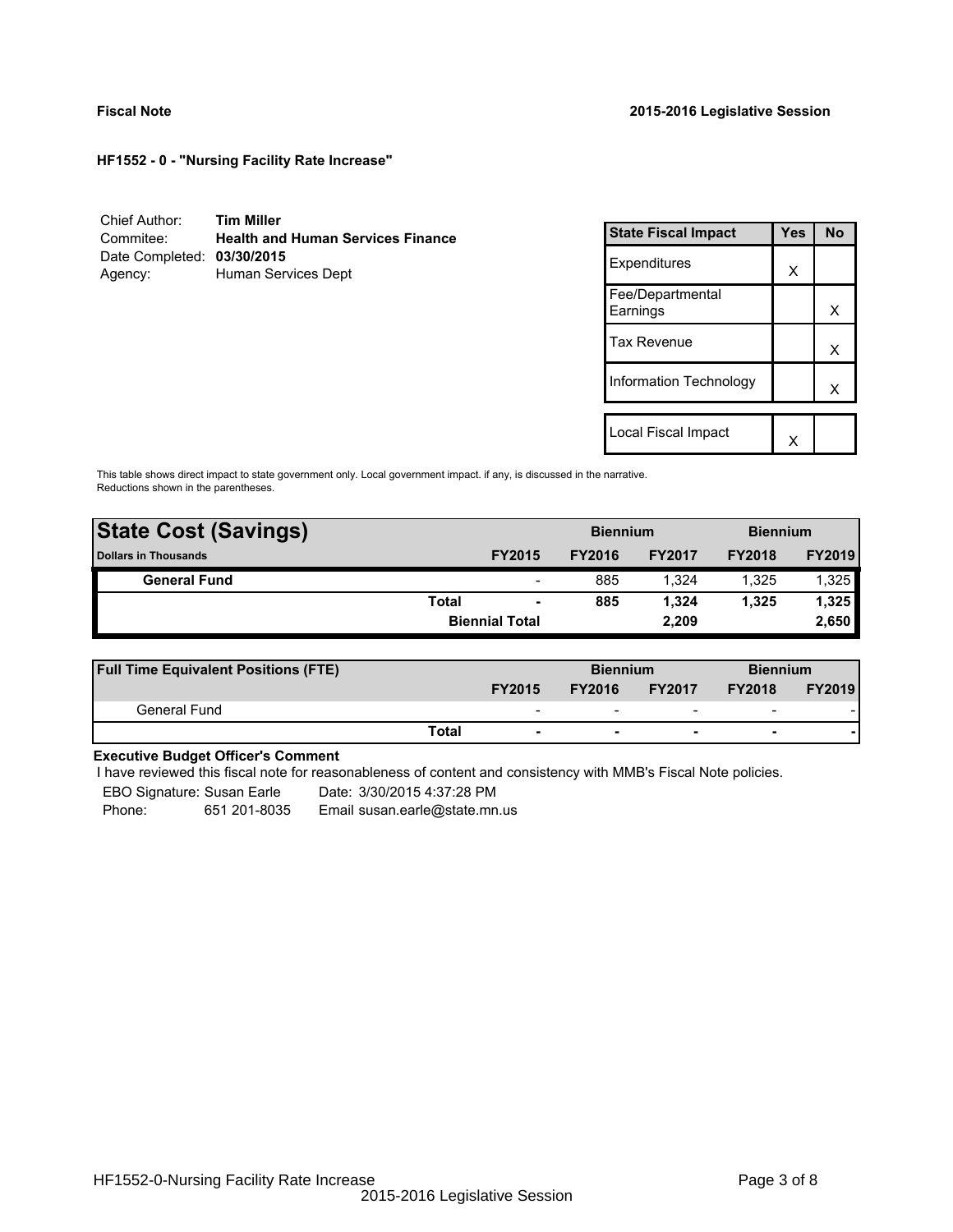## **State Cost (Savings) Calculation Details**

This table shows direct impact to state government only. Local government impact, if any, is discussed in the narrative. Reductions are shown in parentheses.

\*Transfers In/Out and Absorbed Costs are only displayed when reported.

| State Cost (Savings) = 1-2                        |              |                       | <b>Biennium</b> |               | <b>Biennium</b> |               |  |
|---------------------------------------------------|--------------|-----------------------|-----------------|---------------|-----------------|---------------|--|
| <b>Dollars in Thousands</b>                       |              | <b>FY2015</b>         | <b>FY2016</b>   | <b>FY2017</b> | <b>FY2018</b>   | <b>FY2019</b> |  |
| <b>General Fund</b>                               |              |                       | 885             | 1,324         | 1,325           | 1,325         |  |
|                                                   | <b>Total</b> |                       | 885             | 1,324         | 1,325           | 1,325         |  |
|                                                   |              | <b>Biennial Total</b> |                 | 2,209         |                 | 2,650         |  |
| 1 - Expenditures, Absorbed Costs*, Transfers Out* |              |                       |                 |               |                 |               |  |
| <b>General Fund</b>                               |              |                       | 885             | 1.324         | 1,325           | 1,325         |  |
|                                                   | <b>Total</b> | ٠                     | 885             | 1,324         | 1,325           | 1,325         |  |
|                                                   |              | <b>Biennial Total</b> |                 | 2,209         |                 | 2,650         |  |
| 2 - Revenues, Transfers In*                       |              |                       |                 |               |                 |               |  |
| <b>General Fund</b>                               |              |                       |                 |               |                 |               |  |
|                                                   | <b>Total</b> | ٠                     | ۰               |               | ۰               | ۰             |  |
|                                                   |              | <b>Biennial Total</b> |                 | ٠             |                 |               |  |

## **Bill Description**

This proposal is to provide nursing facilities in Swift, Chippewa, Renville, and Kandiyohi Counties an operating rate increase. The proposed increase is to bring the operating rate of the case-mix rate with a weight of 1.0 (DDF) up to the median of geographic group III.

#### **Assumptions**

This proposal can be implemented within the existing administrative resources of the Department.

The effective date of the rate adjustments in this bill is October 1, 2015.

Minnesota's first fiscal year related to this bill ends on June 30, 2016.

Payment for services lags the provision of services by one month.

- The state share of costs/savings is determined by amounts paid by other governmental units: the base federal share is 50% of the total; a small amount of payments are eligible for higher federal rates;
- $_{\bullet}$  the county share is estimated to be 2.3% of the non-federal share;

 $_{\bullet}$  the state share is the total minus the federal share and the county share.

The number of nursing facilities that this bill applies to is 13.

The COLA rate increase effective 10/1/2015 (MN Statute 256B.434, Subd. 19b) will not be repealed.

The number of Medicaid days will remain the same each year for each of these facilities through FY2019.

## **Expenditure and/or Revenue Formula**

The proposed increase is to bring the operating rate of the case-mix rate with a weight of 1.0 (DDF) up to the median of geographic group III. The case-mix rates other than DDF are to be computed by multiplying the DDF target rate by the percentage of each facility's rates that are case-mix adjusted and the corresponding case-mix weight and then adding the non-case-mix portion of the target rate (used 1/1/12 RUGs IV conversion). The 3.2% rate increase currently in law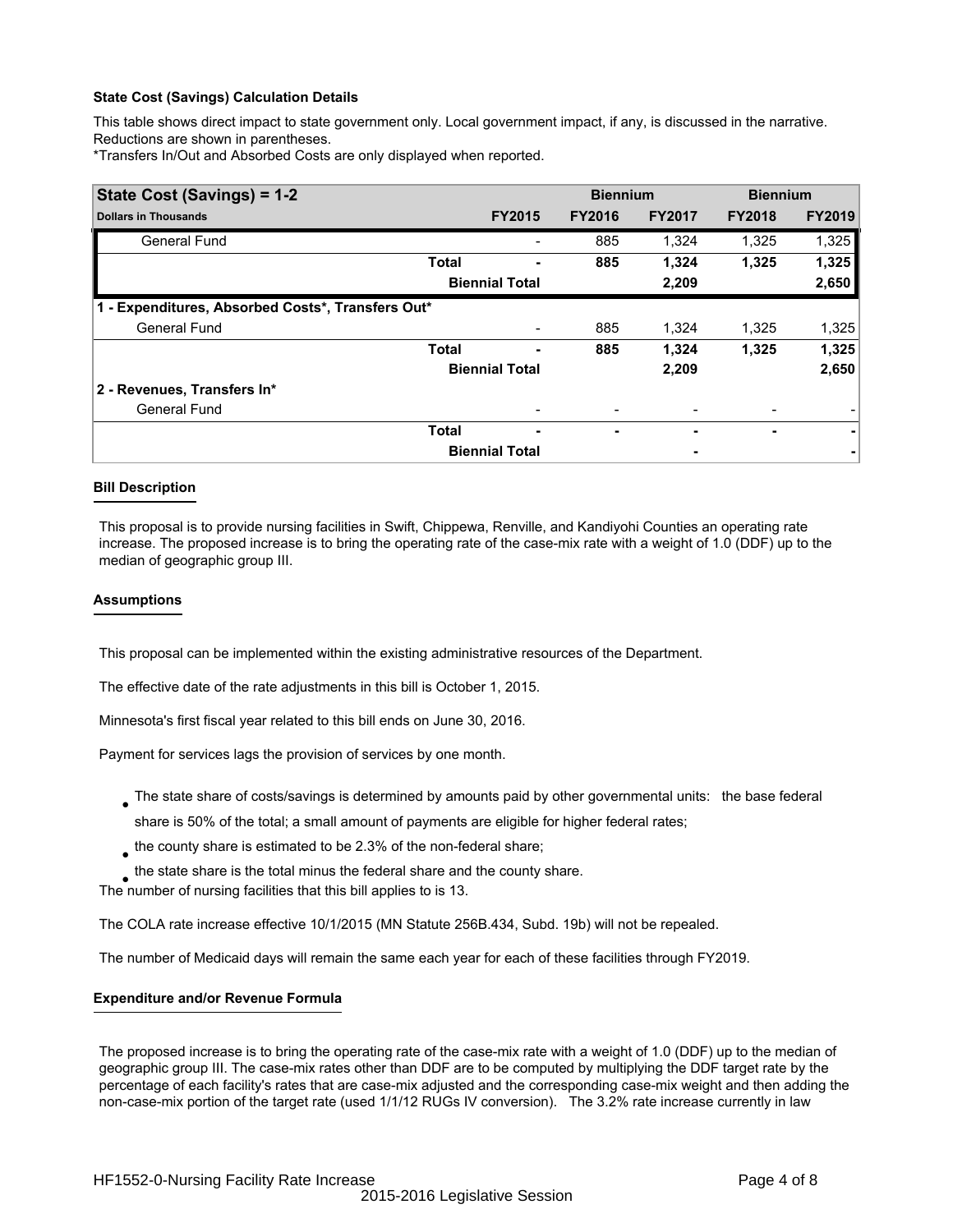(256B.434, Subd. 19b) is added to the operating rates after calculating the proposed rate increase. A portion of this rate increase (.8%) is due to the quality improvement incentive program (QIIP). Each nursing facilitys QIIP increase is dependent upon their nursing facility report card score but the overall average increase will be .8% for all nursing facilities. The calculations are based on each facility's current operating rate and resident days on the 9/30/13 Medicaid cost report.

| Total annual cost/(savings) in thousands |             |                | FY 2016                                |                | FY 2017 |    |                | FY 2018 |        |                         | FY 2019        |
|------------------------------------------|-------------|----------------|----------------------------------------|----------------|---------|----|----------------|---------|--------|-------------------------|----------------|
| Operating rate increases                 |             | \$             | 2,737                                  | \$             | 2,737   |    | \$             | 2,737   |        | \$                      | 2,737          |
| SFY payment delay                        |             |                | 66.85%                                 |                |         |    |                |         |        |                         |                |
|                                          |             |                |                                        |                |         |    |                |         |        |                         |                |
| Projected MA costs/(savings)             |             | \$             | 1,830                                  | \$             | 2,737   |    | \$             | 2,737   |        | \$                      | 2,737          |
| Federal share                            |             | \$             | 924                                    | \$             | 1,382   |    | \$             | 1,381   |        | \$                      | 1,381          |
| State budget                             |             | \$             | 885                                    | \$             | 1,324   |    | \$             | 1,325   |        | \$                      | 1,325          |
| County share                             |             | \$             | 21                                     | \$             |         | 31 | \$             | 31      |        | \$                      | 31             |
| MA Grants (state budget) BACT 33 LF      |             | \$             | 885                                    | \$             | 1,324   |    | \$             | 1,325   |        | \$                      | 1,325          |
| <b>Administrative Costs</b>              |             | $\frac{1}{2}$  |                                        | $\sqrt{2}$     |         |    | $\sqrt{2}$     |         |        | $\frac{3}{2}$           | $\blacksquare$ |
| Total Costs/(Savings)                    |             | $\mathfrak{L}$ | 885                                    | $\mathfrak{L}$ | 1,324   |    | $\mathfrak{L}$ | 1,325   |        | $\sqrt[6]{\frac{2}{5}}$ | 1,325          |
| Fiscal Tracking Summary (\$000s)         |             |                |                                        |                |         |    |                |         |        |                         |                |
| Fund                                     | <b>BACT</b> |                | <b>Description</b>                     |                | FY2016  |    | FY2017         |         | FY2018 |                         | FY2019         |
| GF                                       | 33          |                | NF operating<br>rate increases         |                | 885     |    | 1,324          |         | 1,325  |                         | 1,325          |
|                                          |             |                |                                        |                |         |    |                |         |        |                         |                |
|                                          |             |                | <b>Total Net</b>                       |                |         |    |                |         |        |                         |                |
|                                          |             |                | <b>Fiscal Impact</b>                   |                | 885     |    | 1,324          |         | 1,325  |                         | 1,325          |
|                                          |             |                | <b>Full Time</b><br><b>Equivalents</b> |                |         |    |                |         |        |                         |                |

## **Long-Term Fiscal Considerations**

The rate increases continue beyond FY 2019.

## **Local Fiscal Impact**

There is a county share associated with this bill. The aggregate county impact will be approximately \$31,000 per year starting in FY 2017.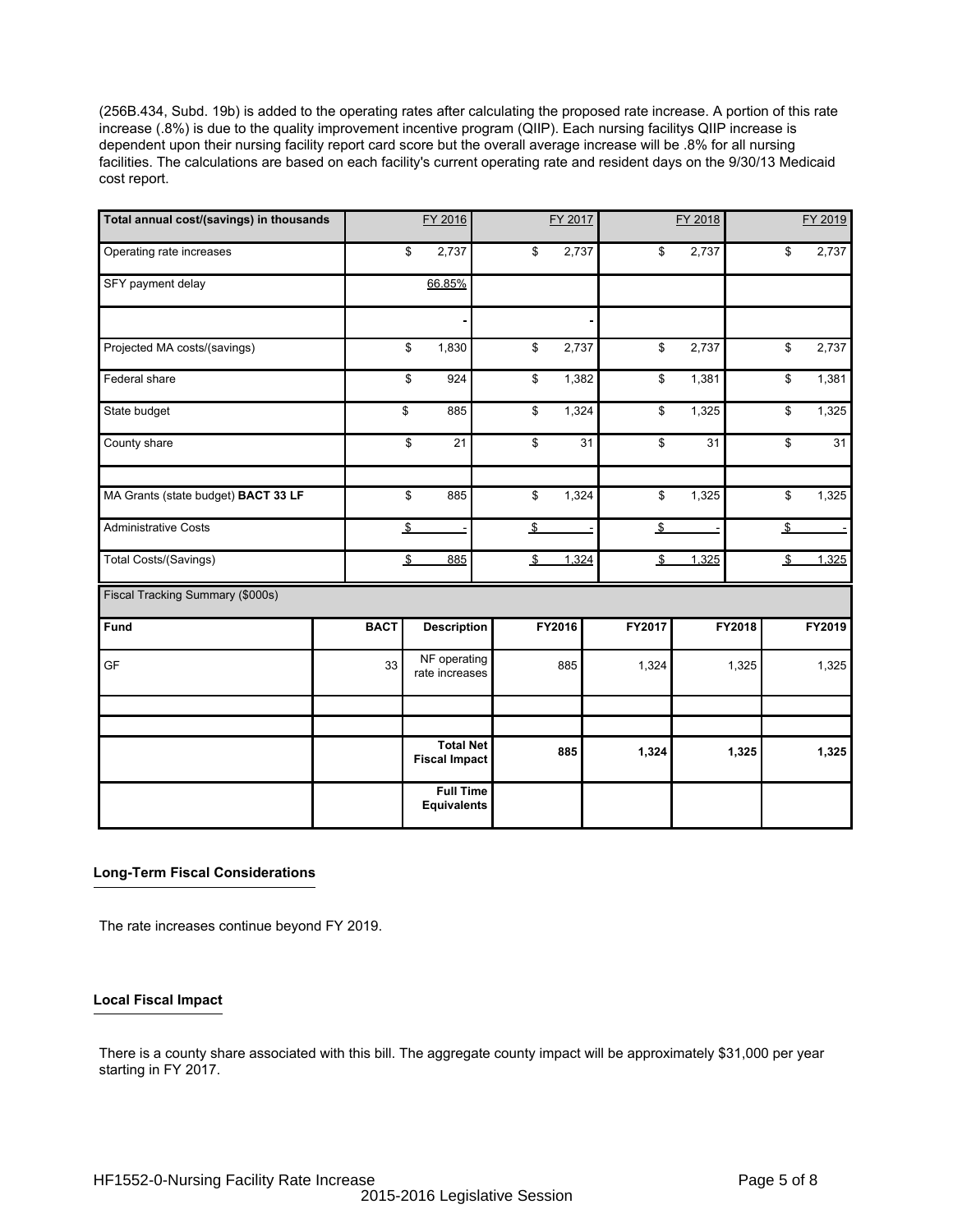## **References/Sources**

DHS Nursing Facility rate files 2013 Nursing Facility Medicaid Cost Reports February forecast HF1552 bill language **Agency Contact:** Kari Irber 651-431-3491 **Agency Fiscal Note Coordinator Signature:** Don Allen **Date:** 3/30/2015 12:00:58 PM **Phone:** 651 431-2932 **Email:** Don.Allen@state.mn.us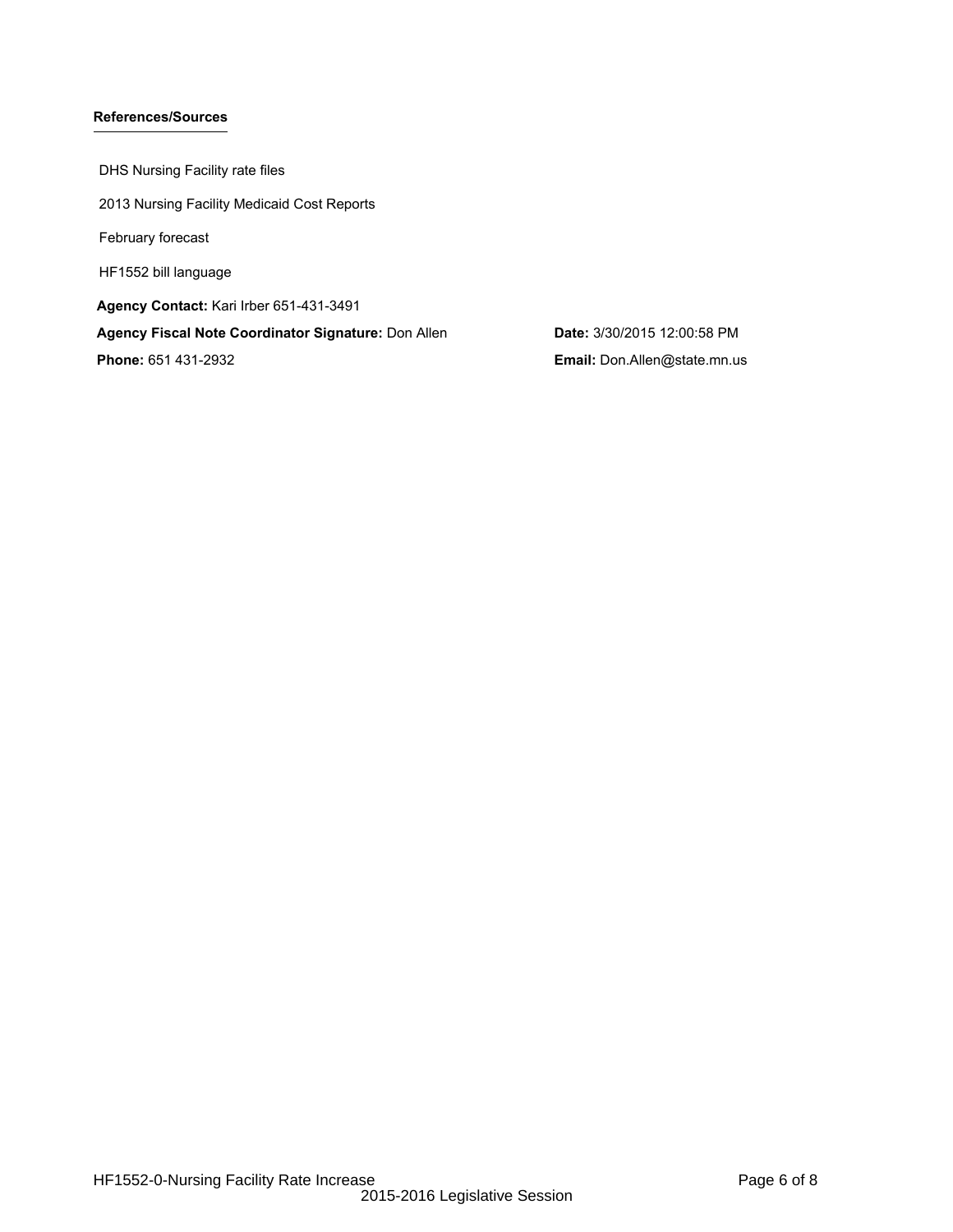**HF1552 - 0 - "Nursing Facility Rate Increase"**

| Chief Author:              | <b>Tim Miller</b>                        |
|----------------------------|------------------------------------------|
| Commitee:                  | <b>Health and Human Services Finance</b> |
| Date Completed: 03/30/2015 |                                          |
| Agency:                    | Nursing Home Admin Board                 |

| <b>State Fiscal Impact</b>   | Yes | <b>No</b> |
|------------------------------|-----|-----------|
| Expenditures                 |     | x         |
| Fee/Departmental<br>Earnings |     | x         |
| Tax Revenue                  |     | x         |
| Information Technology       |     | x         |
|                              |     |           |
| Local Fiscal Impact          |     |           |

This table shows direct impact to state government only. Local government impact. if any, is discussed in the narrative. Reductions shown in the parentheses.

| <b>State Cost (Savings)</b> |                       | <b>Biennium</b> |                          | <b>Biennium</b>          |               |
|-----------------------------|-----------------------|-----------------|--------------------------|--------------------------|---------------|
| <b>Dollars in Thousands</b> | <b>FY2015</b>         | <b>FY2016</b>   | <b>FY2017</b>            | <b>FY2018</b>            | <b>FY2019</b> |
| Total                       | ۰                     | ۰               | $\overline{\phantom{0}}$ | $\overline{\phantom{0}}$ |               |
|                             | <b>Biennial Total</b> |                 | $\overline{\phantom{a}}$ |                          |               |
|                             |                       |                 |                          |                          |               |

| <b>Full Time Equivalent Positions (FTE)</b> |       |                          | <b>Biennium</b> |                          | <b>Biennium</b> |               |
|---------------------------------------------|-------|--------------------------|-----------------|--------------------------|-----------------|---------------|
|                                             |       | <b>FY2015</b>            | <b>FY2016</b>   | <b>FY2017</b>            | <b>FY2018</b>   | <b>FY2019</b> |
|                                             | Total | $\overline{\phantom{a}}$ | $\sim$          | $\overline{\phantom{a}}$ | $\sim$          |               |

# **Executive Budget Officer's Comment**

I have reviewed this fiscal note for reasonableness of content and consistency with MMB's Fiscal Note policies.

EBO Signature: Brian McLafferty Date: 3/23/2015 12:43:20 PM

Phone: 651 201-8037 Email Brian.McLafferty@state.mn.us